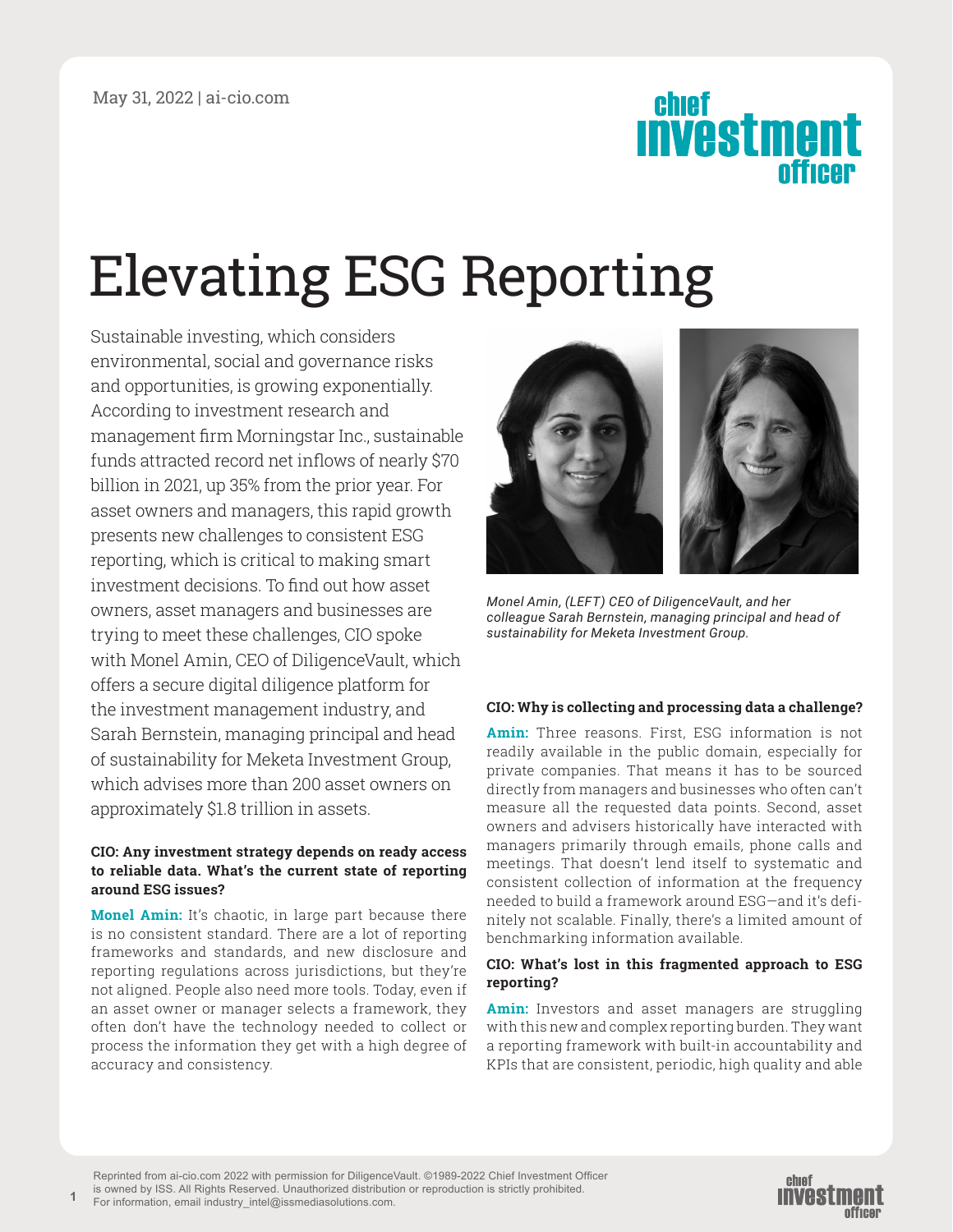to be benchmarked. But we're not there. ESG reporting remains resource intensive and often ambiguous..

**Sarah Bernstein:** The fragmented approach increases the time and resources that asset owners, managers and advisers spend trying to assess ESG risk factors and may leave them with greater potential exposure to ESG risks and potentially lost investment opportunities.

#### **CIO: What do asset owners want from managers in terms of ESG reporting?**

**Bernstein:** It can vary. Some have little or no interest in ESG, but many want a comprehensive set of key ESG performance indicators, reported at least annually, to better understand risks and opportunities in their total portfolio and individual investment strategies relative to benchmarks. With some asset owners, we are seeing a rapid growth in demand for climate risk and opportunity data, particularly around carbon emissions, green revenues and renewables use and production—as well as information on diversity, equity and inclusion. Some asset owners want a core, limited set of ESG indicators—not 50 to 100 ESG metrics

**Amin:** Our clients are requesting a lot of quantitative data around diversity and inclusion, not just at the general partner and management company level but through to the end investment. In terms of climate data, we are

seeing a huge push for emission metrics. From a qualitative perspective, there is interest in governance control practices. With the recent Ukraine-Russia conflict, there also is renewed focus on sanctions, humanitarian issues and dependency on fossil fuel.

#### **CIO: How are investment consultants trying to help?**

**Bernstein:** Investment consultants are evolving their services to integrate material ESG factors throughout the consulting process, from consideration of investment beliefs and investment policy to asset allocation and public and private markets manager research. At Meketa, we are expanding the number of surveys we field and deepening their content. For example, we currently send managers a comprehensive DE&I survey. This year we also intend to send an ESG survey that's more inclusive than in years past, with additional quantitative questions on climate and other factors.

#### **CIO: What about asset managers? What are they doing?**

**Bernstein:** Managers continue to increase their efforts to provide ESG data and information, with recent regulatory efforts expected to help standardize the core data requested across markets. On the private markets side, the ESG Data Convergence Project, launched in 2021, is trying to fill in where there are no regulatory standards. Its members have agreed not just on which



**2**